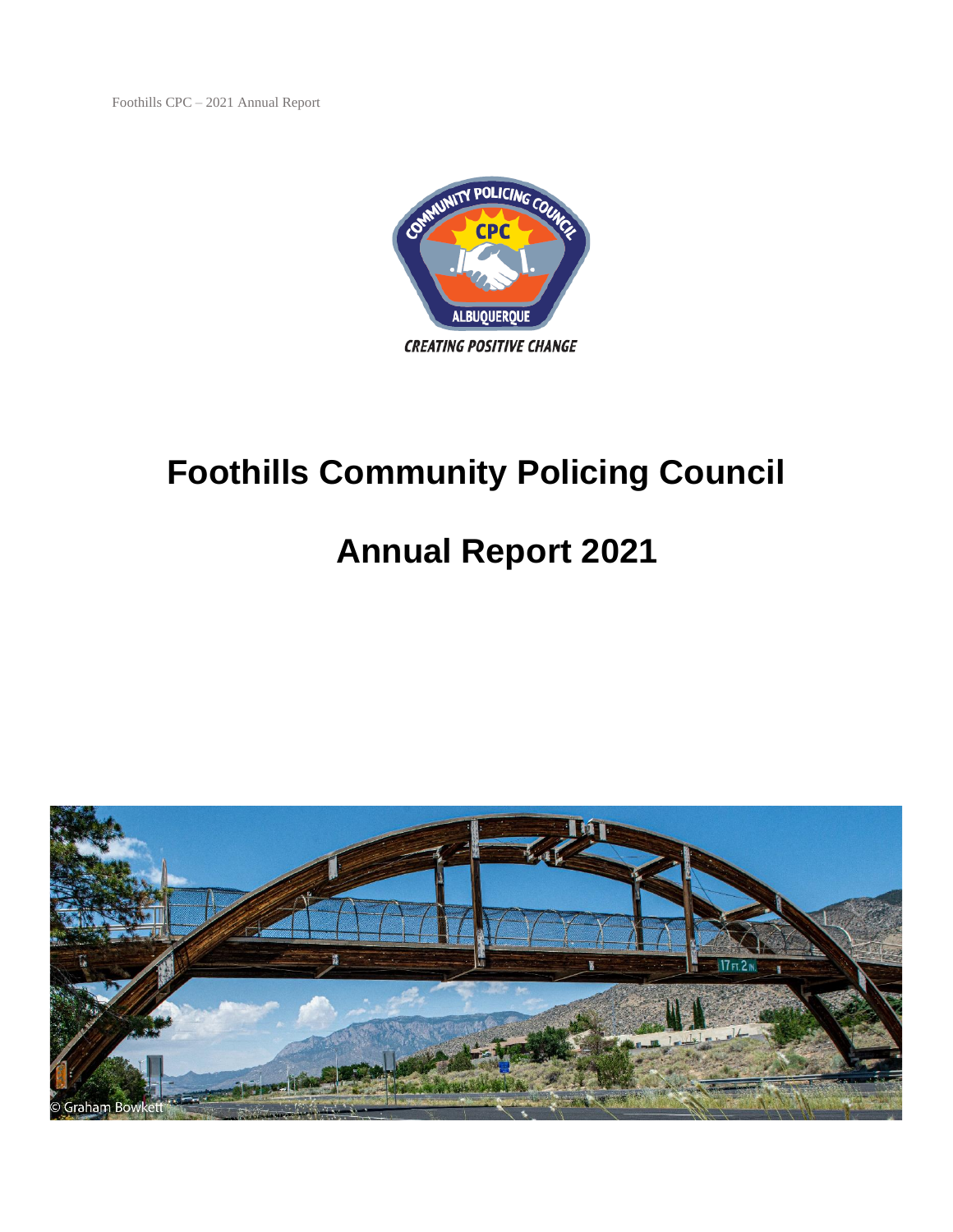# **Table of Contents**

| Introduction                                                        |                |
|---------------------------------------------------------------------|----------------|
| Purpose                                                             |                |
| Membership                                                          |                |
| Diversity, Demographics and APD Staffing                            |                |
| <b>Getting To Work</b>                                              |                |
| <b>Tracking Tool</b>                                                | $\overline{2}$ |
| <b>Newsletters</b>                                                  |                |
| <b>Activities and Achievements</b>                                  | 4              |
| <b>Public Meetings</b>                                              |                |
| Public Forum Participation for 2021 by Month                        |                |
| <b>Public CPC Meetings Summary for 2021</b>                         |                |
| Recommendations to APD and our City Administration                  | 7              |
| <b>Going Forward</b>                                                | 8              |
| <b>Lessons Learned</b>                                              |                |
| Appendix – Foothills CPC Newsletters for November and December 2021 |                |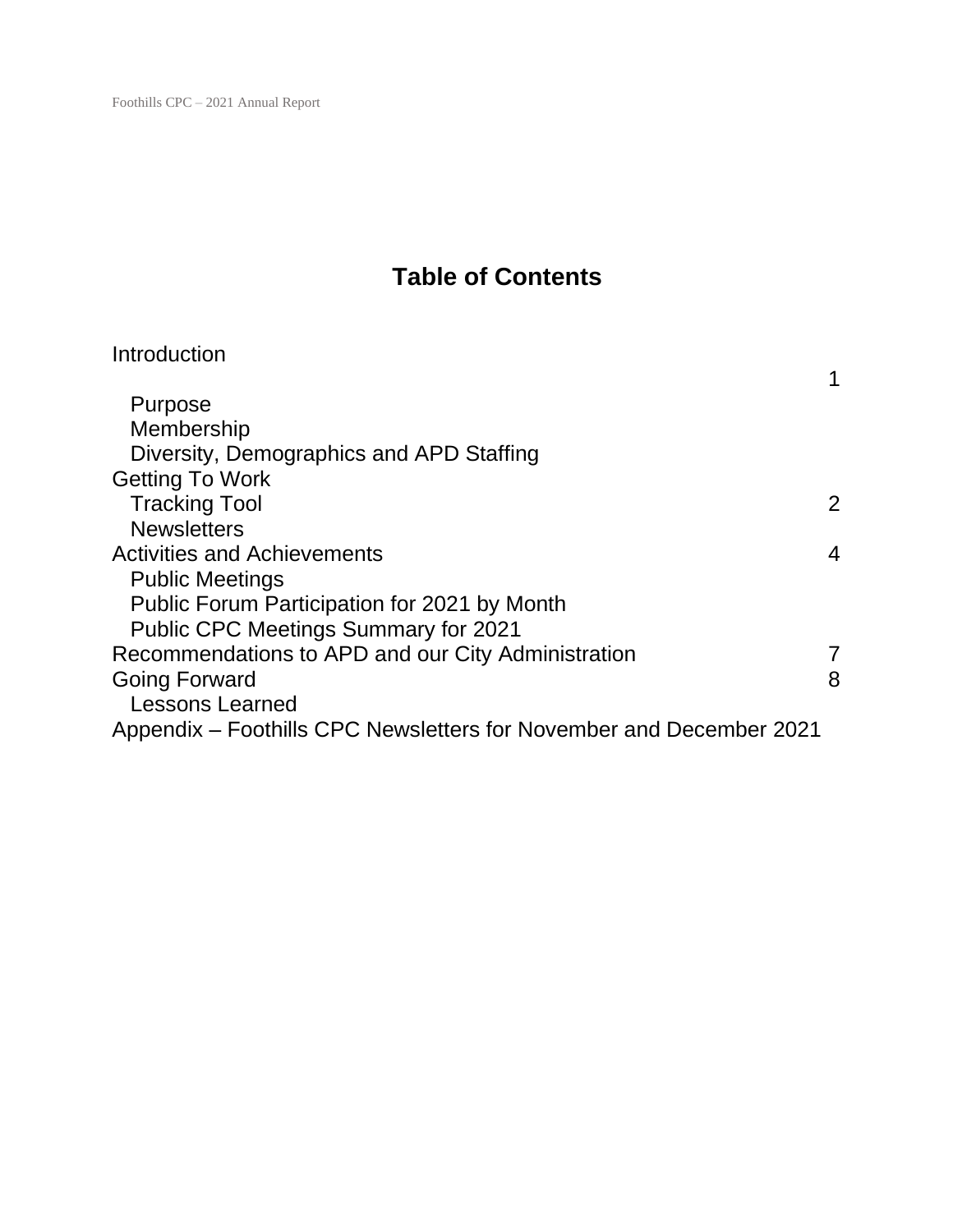# **Introduction**

# **About CPC**

The Foothills CPC (FH CPC) was established in 2014 to facilitate and improve relations between the residents of the City of Albuquerque and the Albuquerque Police Department.

## **Purpose**

The purpose of the Community Policing Council (Council) is to promote and maintain positive, respectful, supportive, and cooperative interactions between Members of the community and the Albuquerque Police Department to ensure reforms are established and sustained and to bring community concerns regarding public safety and related quality of life issues and solutions are brought to the attention of police and municipal authorities. The goals and purpose of the CPC have broadened during the last eight years.

# **Membership**

Our Foothills Council has maintained a vigorous presence in our area. At year's end we had nine members, having lost two members in the Fall. Our active members at the end of December are:

- Aundre Huynh
- David Zeuch
- Graham Bowkett
- Idalia Lechuga-Tena
- Judy Young
- Josephine Martinez
- Paul Sedillo
- Samuel Nevarez
- Robert Carleton

We expect that there will be departures from our council in 2022, but we also have five (5) candidate members. These include two former members of the CPC, a retired attorney, and a UNM graduate student.

Of the six members of the council at the beginning of 2021, one – Byron Powdrell – resigned to run for public office. He was not successful in that effort. He will be eligible to rejoin the CPC in 2022 and has submitted his statement of interest.

Robert Carleton has been the Chair for most of 2020 and all of 2021, but he has asked the Council to replace him with the new year. He has also asked that the Council select a vice-chair to work with the new chair.

Selection conversations between the candidate members and the present council will be scheduled as early as possible in the New Year.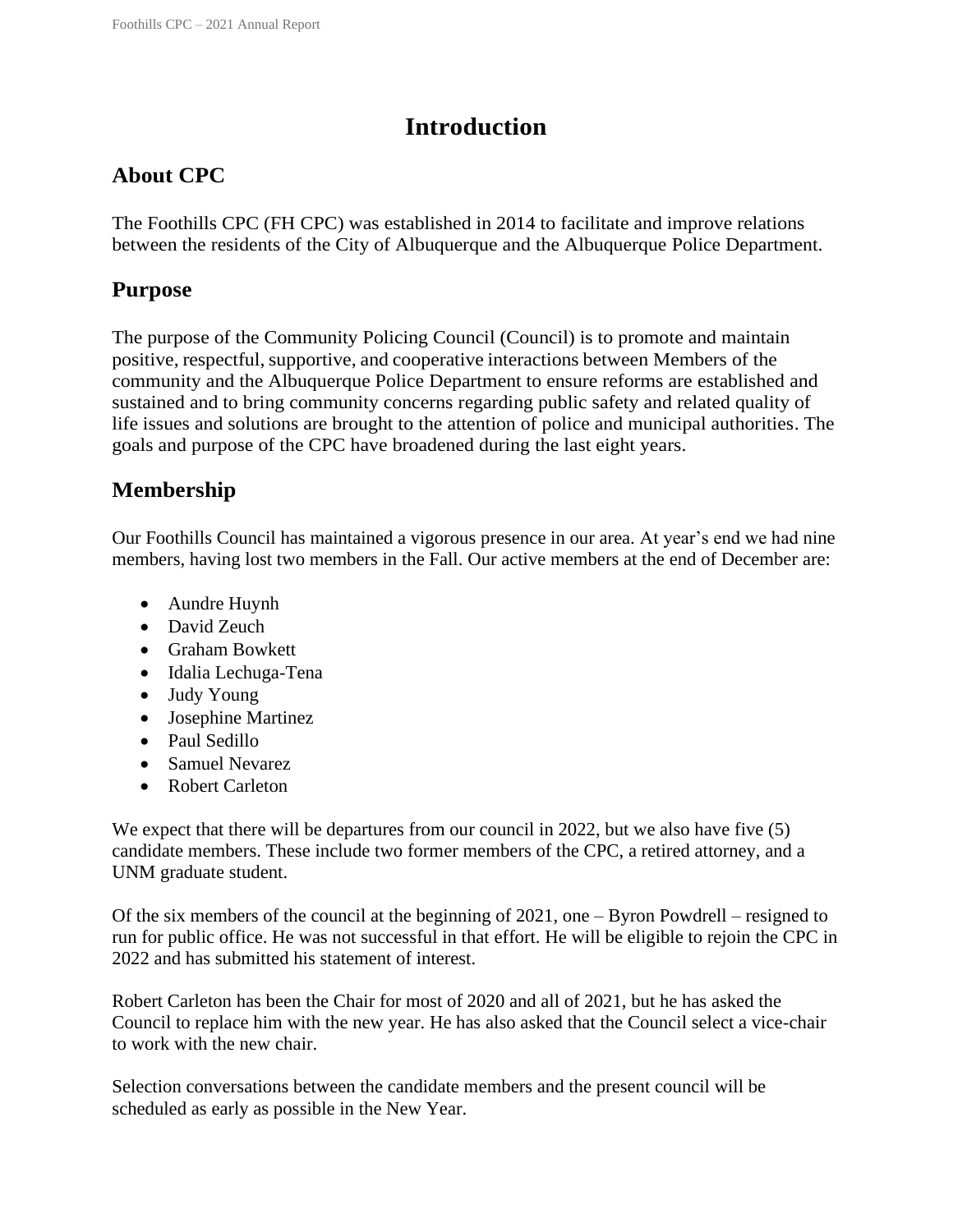## **Diversity, Demographics and APD Staffing**

The FH CPC continues to attract a diverse segment of the population from the Albuquerque Police Department Foothills Area Command. Because of the suspension of in-person forums, it is not possible to know how many folks actually participate in our public forums. Our statistics only reflect the number of computer logins during the meetings. We do know that we have attracted more participation from neighborhood association members in the southern half of the FH Area than was reported in previous years. With the introduction of the webinar format for public forums, it was not possible to determine where individuals who attend are located. We have recommended that registration for attendance at webinars include the zip code of the registration and that process began in 2021. We will have these numbers available for all of 2022. Some diversity was evident as a result of follow-on correspondence.

Population of the FAC is around 120,000, and it covers 23.8 square miles. The distribution of personnel in the Command is: Commander Jimmy Collins, 4 Lieutenants, 9 Sergeants, 50 field officers (2 of whom comprise a Proactive Response Team, or PRT and 2 Police Service Aides (PSAs). Property crimes continue to top the list in the Foothills Command. Auto burglaries, stolen vehicles, and residential burglaries lead the list..

# **Getting to Work**

## **Foothills CPC Tracking Tool**

The Foothills CPC incorporated a tool to assist in tracking executive meeting notes, upcoming actions, and completed tasks. The tool allows the council to have a visual as we discuss agenda items within our meetings. The tool helps keep the Foothills CPC organized as we work through a variety of actions. As council members leave and join, the tracker assists in making sure that information and tasks are accessible to everyone and that we are able to stay on track with objectives. The tool will continue to improve and adapt to the team and its changing needs and initiatives.

#### **Newsletters**

We began writing and distributing newsletters in June of 2020 when it became obvious that in-person meeting would have to be suspended for an extended time. We continued this practice through all of 2021.

Commander Collins contributed material to our effort until April when the APD FHA began sending its own newsletter. They rely on our CPC to distribute their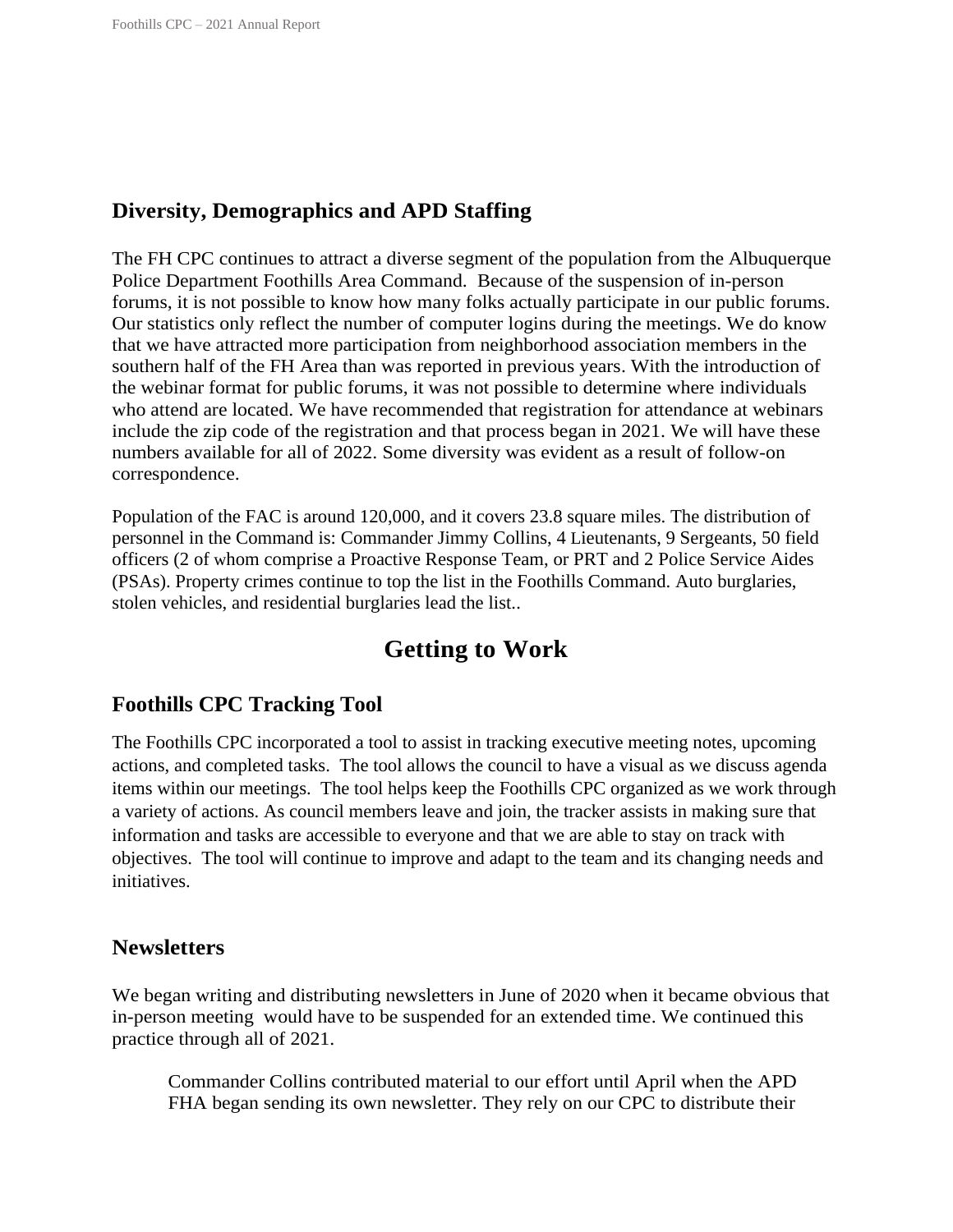newsletter to our list, though they never asked. We have no idea whether they also distribute it to a list of their own. For the first two months, they left us some space in their newsletter for brief articles (without telling us they were doing so) but they stopped that practice without notice. We were surprised by this change because no one at APD mentioned it to us, and we were caught flat-footed. They also changed the format from a Word-PDF document to a Publisher-PDF format. We adopted the Publisher style because it permits more innovative use of color and layout, including pictures.

Our mailing list, in the Spring of 2020 included about350 names, but has grown, and at the end of 2021 it includes about 540 unique names and addresses.

In addition to a brief introduction of the primary webinar topic and speakers, the newsletter includes articles on a range of community interests as evidenced by the brief summaries just below.

**January:** Speaker Cori Lowe was to discuss IMR-12. Kelly Mensah became Administrator/Liaison for the CPCs, Stolen Guns were a major concern.

**February:** Two panelist discussions were featured: the Gang Unit and Air Support. Kelly Mensah will make a self-introduction, and we brought up the subjects of safes, guns, and documents in the home.

**March:** We advertised Lt Hollie Anderson of the Criminal Investigations unit, Commander Luke Languit, Criminal Enforcement, Gerry Bachicha and Angel Garcia of Crime Prevention. We also featured a substantial story on road rage.

**April:** Chief Medina and new Superintendent Sylvester Stanley were featured. A substantial article on Singing Arrow Park improvements including our collaboration with Parks and Recreation and APD along with the new Community Safety Department on this. Speeders and Air Support was included. We mentioned the completion of our 2020 Annual Report.

**May:** Erica Wilson of the Communications Center (911) and Mariela Ruiz-Angel of the new Community Safety Department led the news. We had articles on APD, AFR, and ASC. Our Street Racing Committee was featured with leadership by Judy Young.

**June:** We featured new members Josephine Martinez, Idalia Lechuga-Tena, and Vance Kabella. Our lead article was on Speaker Dr Charlie Verploegh of the Bernalillo County Behavioral Health Services. We discussed the reduction of street racing due to the efforts of Cmdr. Collins and his team.

**July:** Featured were Manzano Mesa recycling bin problems, Singing Arrow Park, and Street Racing. We lead with an article on Longmont Colorado Chief Mike Butler who retired after more than 20 years of police department innovation and success. "Police have to learn to say no! when additional non-police responsibilities are pushed at them."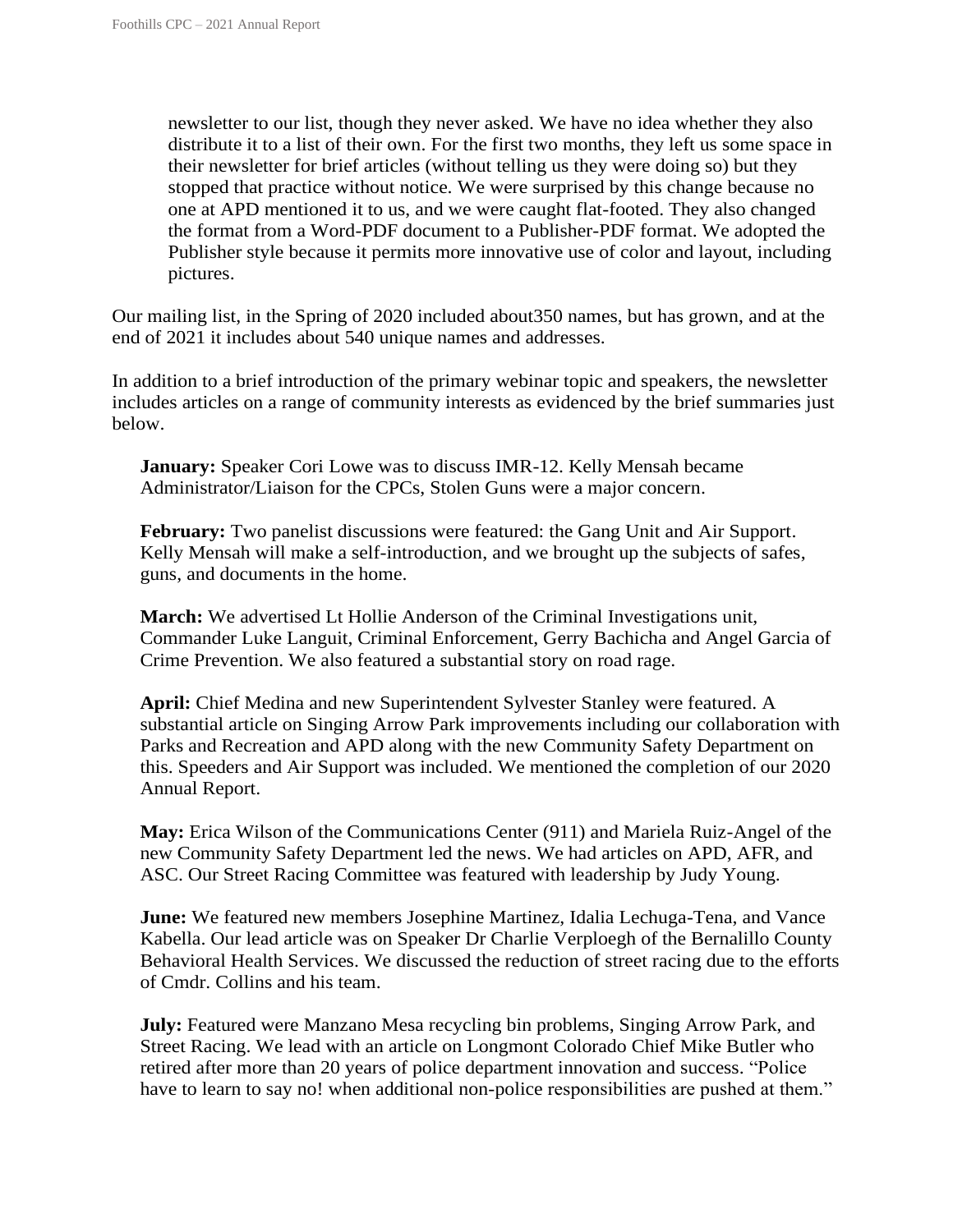**August:** Our lead article was on Jess Martinez, Assistant Director of the Albuquerque Department of Family and Community Services. He was to be the lead speaker for the August webinar, discussing the new Community Center at Singing Arrow including its operating policies and staffing.

**September:** Shawn Willoughby occupied the top front of our newsletter along with Max Kauffmann, a prominent disability attorney. Other key news included the report of Foothills APD response to a 140 mph speed event on Montgomery! Cmdr. Collins was also featured.

**October:** Singing Arrow problems resurfaced and occupied a major portion of the newsletter, including trespassing and damage to private property. We featured PRT Officer Esquibel with a picture. We featured a major review of the cost of policing errors before and during the CASA period (the reduction of payouts exceeds the cost of CASA compliance).

**November:** We had a bombshell lead on Sex Trafficking. Our speakers for November, Pastor Shelly Repp of the NM Dream Center and Sgt Bailey of the APD Child Exploitive unit were featured. We also continued the focus on Speeding and wrote a significant story about abandoned real property.

**December:** Our lead story was about upcoming presentations by Chief Medina and Assistant DA Joshua Boon. We had a follow-on story about sex trafficking. We also wrote an illustrated article on the "trapped thumb" "SOS" hand signal for youth to use if they are in trouble and fearful (as in a captive situation or when violence is present in the home).

## **Activities and Achievements**

The FH CPC continued a program featuring speakers and presenters at monthly webinars to further engage the public. Attorneys with public interests presented as did the director of the new Community Safety Department, the Assistant Director of the developing Bernalillo County Behavioral Health Department and specialist members of the Albuquerque Police Department for more focused presentations. Representatives from outside agencies also joined us to discuss issues of community concern.

## **Public Webinars**

We continued the practice of holding monthly public webinars due to continued Covidrelated precautions. We did not skip a month, and we scheduled topics and speakers who were able to address issues of interest to our immediate communities and to Albuquerque at large.

We enjoyed decent participation by the public throughout 2021.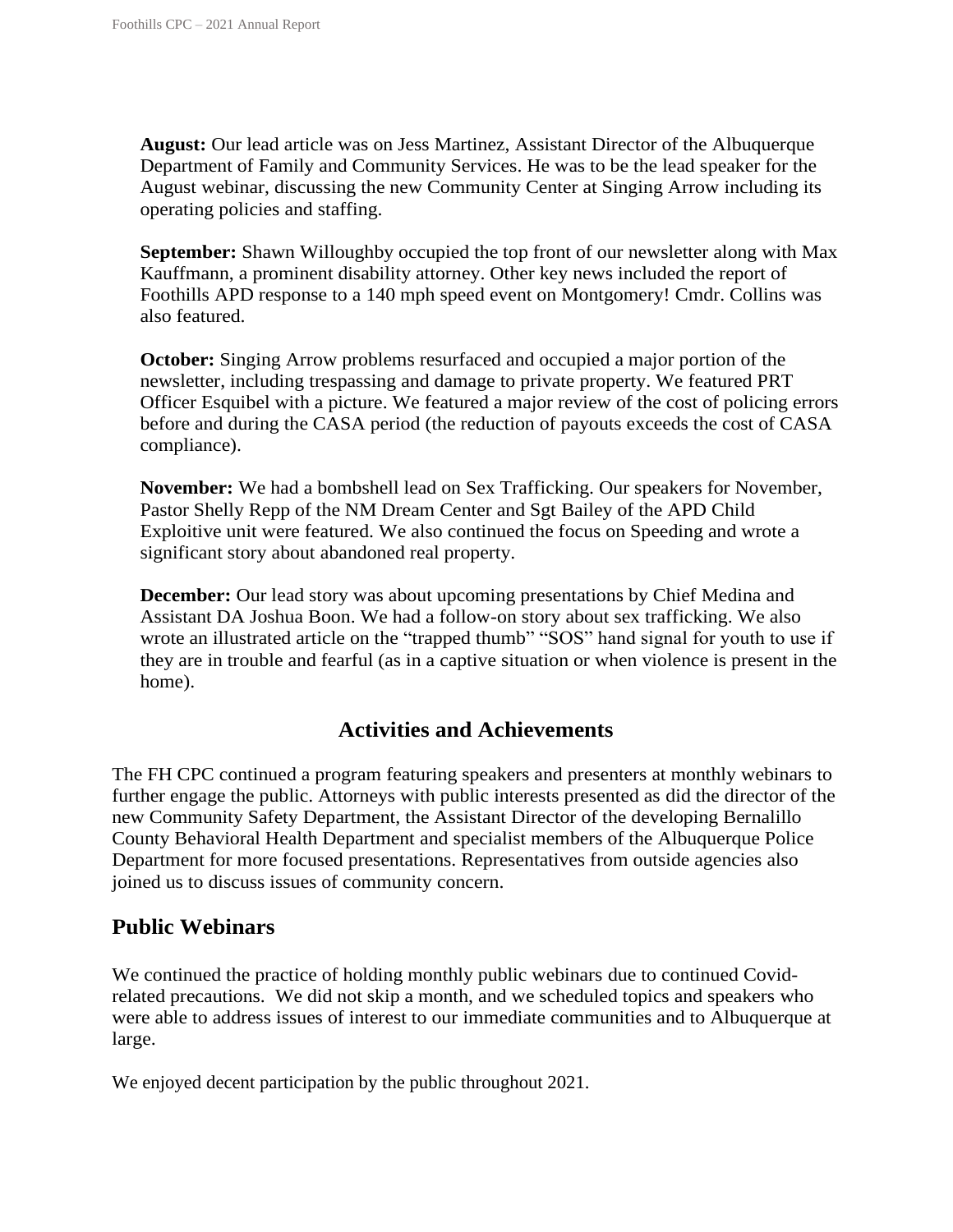Announcements and invitations for each meeting are sent to every address on our mailing list. This included about 400 addresses at the beginning of 2021, and more than 525 by the end of the year. Our list has been updated and vetted each month and is so accurate that we no longer receive any "address not found" or other error messages.

We attribute decent turnout for our webinars to our persistence and welcoming of participation. Each month, we write and distribute an "invitation and agenda" to our entire mailing list. The cover letter provides a brief tease of the main topics of the webinar, and also – importantly – includes the registration link. We believe that we cannot expect that everyone in our audience will open a second document or go to a separate website to find the link they need. We do not expect them to remember to register on their own. We try to pique their interest and make participation as easy as possible. Of course, there are a few individuals who will surmount any obstacle to attend, but they aren't our main audience; we need to make it easy and comfortable and do so each month. As a result, we average more than 15 "official" attendees (this is a fuzzy category that includes police and similar folks, speakers, and our own CPC members), and 44 public attendees. June, July, and October saw our lowest number of public attendees, and February, August, and September were the highest.

| Meeting Month | Officials and CPC | <b>Public Attendance</b> | Average Time in | Median Time in |
|---------------|-------------------|--------------------------|-----------------|----------------|
|               | Panel Attending   |                          | Session         | Session        |
|               |                   |                          | (minutes)       |                |
| January       | 14                | 49                       | 77              | 92             |
| February      | 15                | 55                       | 89.5            | 110            |
| March         | 11                | 43                       | 735             | 93             |
| April         | 14                | 41                       | 96.67           | 116.5          |
| May           | 17                | 44                       | 83              | 92.5           |
| June          | 12                | 33                       | 86              | 102            |
| July          | 16                | 32                       | 91.69           | 114            |
| August        | 24                | 53                       | 88              | 98             |
| September     | 14                | 51                       | 89.8            | 110            |
| October       | 17                | 36                       | 88              | 102            |
| November      | 15                | 46                       | 88.97           | 109            |
| December      | 15                | 45                       | 91.53           | 109            |

# **Public Forum Participation for 2021 by month**

# **Public Webinar Participation by Zip Code**

We had lamented our inability to track the geographic dispersion of our attendees in our 2020 report. That lack was partly remedied beginning in April when we asked Kelly Mensah to add a category to the registration page: "Zip Code of attendee". Response of registrants has been spotty but is improving as we go along. We limited it to the basic 5-digit code so that registrants should not fear that we are tracking individuals. Many of the Zip Codes have fewer than 1 registrant per month. What follows is the summary average number of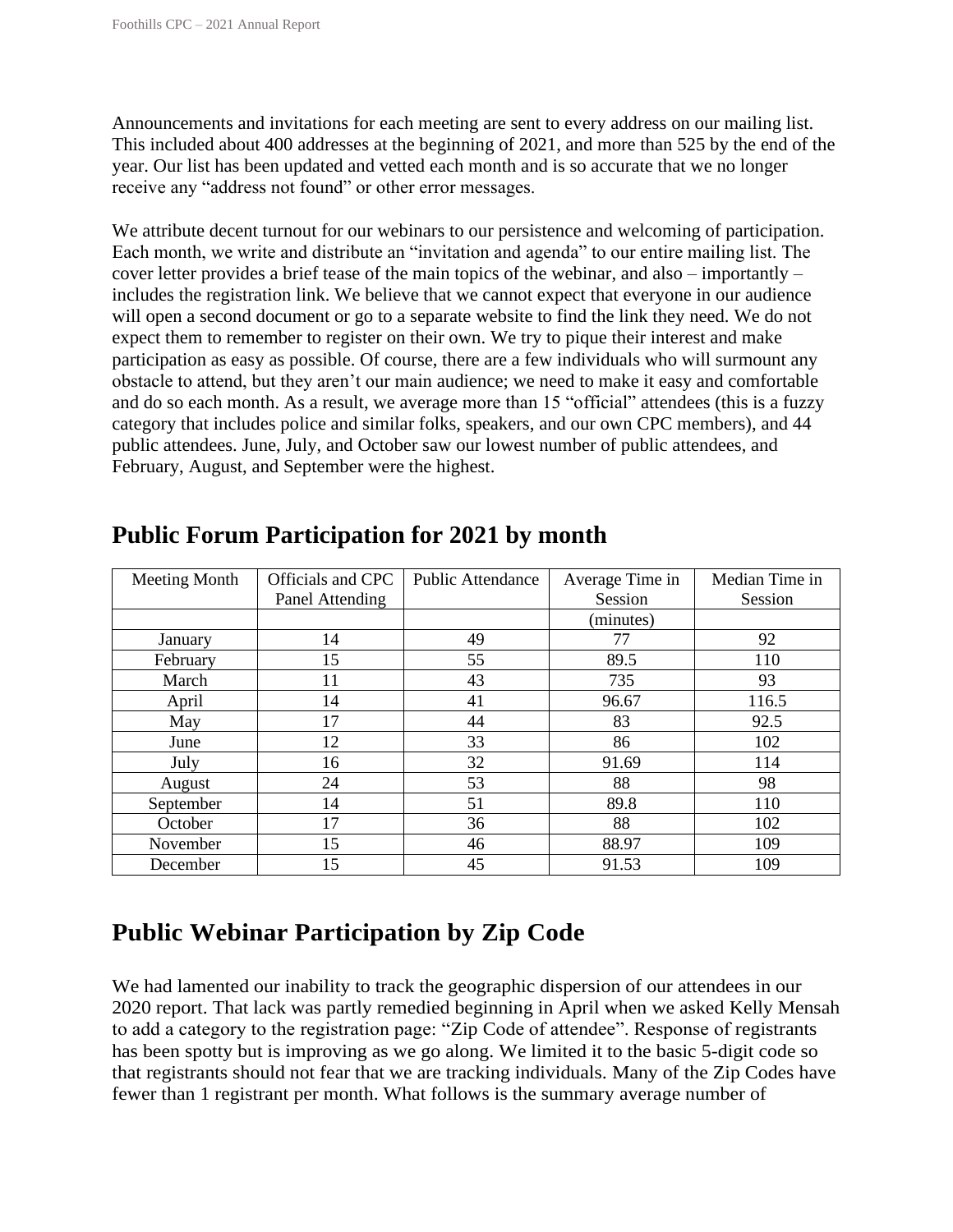| $20530 - 1$ | $87108 - 1$  | 87124 - 1   |
|-------------|--------------|-------------|
| $23310 - 1$ | $87109 - 2$  | $87144 - 1$ |
| $46999 - 1$ | $87110 - 2$  | $87505 - 1$ |
| $87048 - 1$ | $87111 - 14$ | $87507 - 1$ |
| $87059 - 1$ | 87112 - 14   |             |
| $87102 - 1$ | $87114 - 1$  |             |
| $87104 - 1$ | $87121 - 1$  |             |
| $87105 - 1$ | $87122 - 1$  |             |
| $87107 - 1$ | $87123 - 15$ |             |
|             |              |             |

There is no surprise that nearly all of our attendees report living along and either side of Tramway Boulevard within the city limits and in the area of Manzano Mesa, Four Hills and environs. Each month includes those who report themselves as being in the Washington DC Metro area, and that's not surprising either.

# **Public Foothills CPC Meetings Summary 2021**

The official reports of our public meetings were posted on the CPC section of the Albuquerque CPOA website until our own space on the CABQ website became a separate entity. What follows is a brief listing of the topics of each of the public forums of the Foothills CPC.

**January:** Introduction of new CPC Liaison – Kelly Mensah who will have remarks during our February public webinar; just an introduction this month 7. APD Update: Commander Jimmy Collins, Foothills Command 8. Special Presentations: - Recruitment and Appointment of New Chief of Police: Alicia Manzano, Liaison for Strategic Partnerships, Albuquerque City Government - Independent Monitor Report – IMR-12 – update and review: Cori Lowe, APD Compliance Bureau

**February:** Air Support: Sergeant Will Taylor addressed the operations and effect of fixed-wing and helicopter support for APD field operations. - Gang Unit: Sergeant Matthew Vollmer discussed the presence of gangs in Albuquerque, the public safety implications of these gangs and APD actions to monitor and control them.

**March:** Special Guests – Two Sides of The Coin – one unit works to solve crimes of violence and the other strives to prevent violent crimes: - Criminal Investigations Division: Lt. Hollie Anderson, - Criminal Enforcement Division: Commander Luke Languit, Gerri Bachicha, and Angel Garcia

**April:** . APD Update: Commander James Collins, Foothills Command 6. Special Guest – Superintendent Sylvester Stanley 7. Community comment and questions from the on-line chat function.

attendees by Zip Code: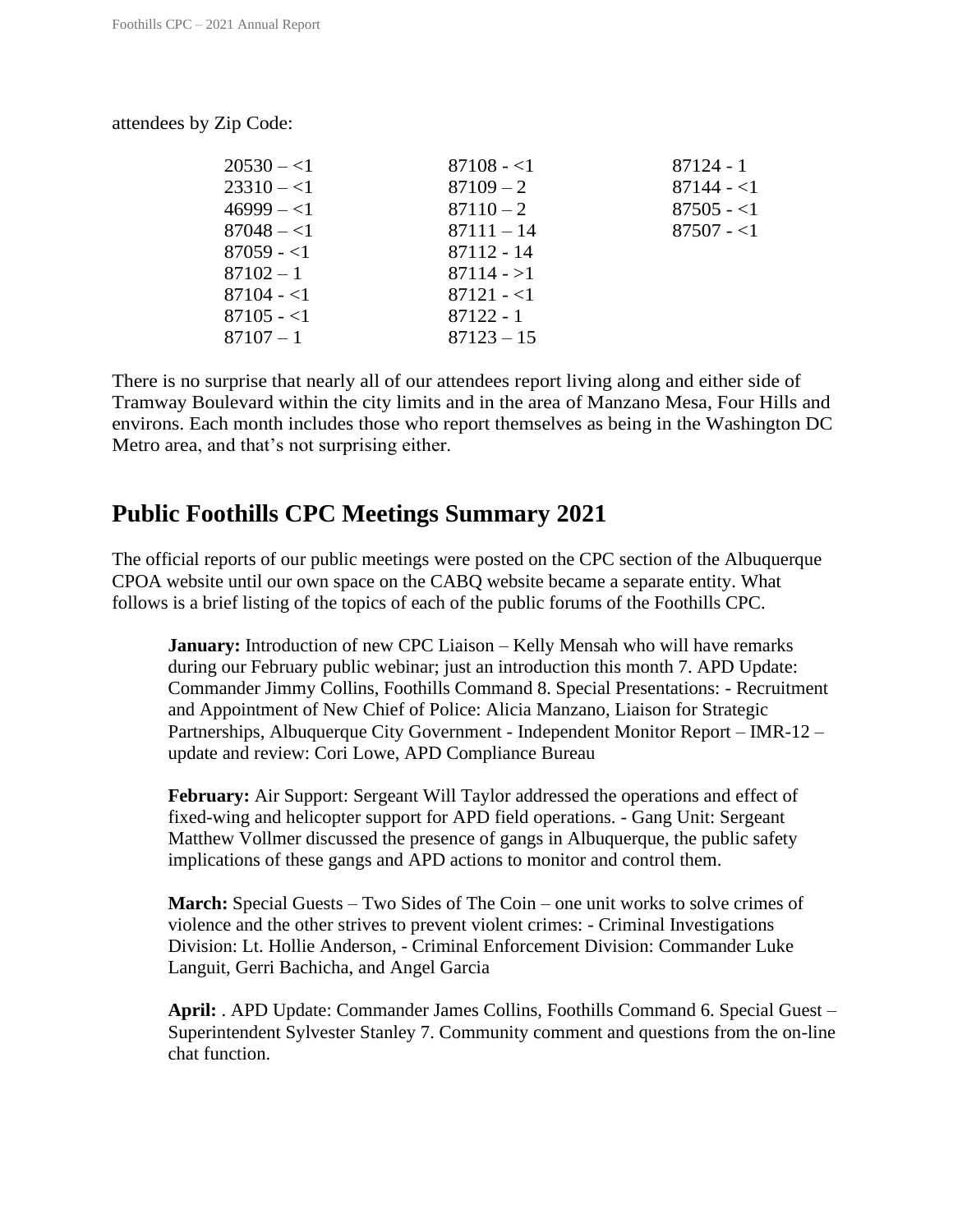**May:** PD Update: Commander James Collins, Foothills Command. Special Guests - Mariela Ruiz-Angel, Community Safety Department - Erica Wilson – Communications Center Manager 8. Street Racing – introduction of special CPC committee – Judy Young

**June:** Foothills CPC Recommendations to APD and our city administration. APD Update: Commander James Collins, Foothills Command. Special Guest - Dr. Charlie Verploegh, Assistant Director, Department of Behavioral Health Services, Bernalillo County

**July: -** Foothills CPC Recommendation to APD and our city administration. APD Update: Commander James Collins, Foothills Command. Special Guest - Mike Butler, Retired Chief of Police from Longmont, Colorado

**August:** date: Commander James Collins, Foothills Command. Special Guest - Jess R Martinez, Deputy Director, Department of Family and Community Services

**September:** Special Guests - Shawn Willoughby, Albuquerque Police Officer's Association President - Max Kauffman, Attorney with Disability Rights New Mexico

**October:** . Special Guests • Commander Rich Evans, External Force Investigation Team. Lt Jennifer Garcia, the Ambassador Program. Commander Nick Wheeler, Vision Zero

**November:** Special Guests: Pastor Shelley Repp, New Mexico Dream Center, Sergeant Shane Bailey, APD Child Exploitation Unit Community comment and questions from the on-line chat function.

**December:** APD Update: Commander James Collins, Foothills Command. Special Guests - APD Chief, Harold Medina - Joshua Boone, Deputy District Attorney. (Note: Chief Medina called off at the last minute)

# **Recommendations to APD and Our City Administration**

We published the recommendations in the table below with our newsletter and presented them at our webinars. We forwarded them for action, and Kelly Mensah sent them along to APD. Regarding several recommendations, we have heard nothing at all from either the city or the police in any formal sense, but we were heartened by the fact that action has been taken to address many of these conditions. We believe that there continues to be a serious disconnect in the way recommendations are received and processed, and hope that further implementation of the CPC Ordinance and the CPC Guidelines will make this process operate more smoothly and provide two-way communications. The process of interaction between APD, our city, and the CPCs is supposed to be a multi-directional exchange of information and requests for input. That does not occur. At the end of 2021 we still found the City and APD telling us things and never asking for assistance. The city acts upon us and not with us.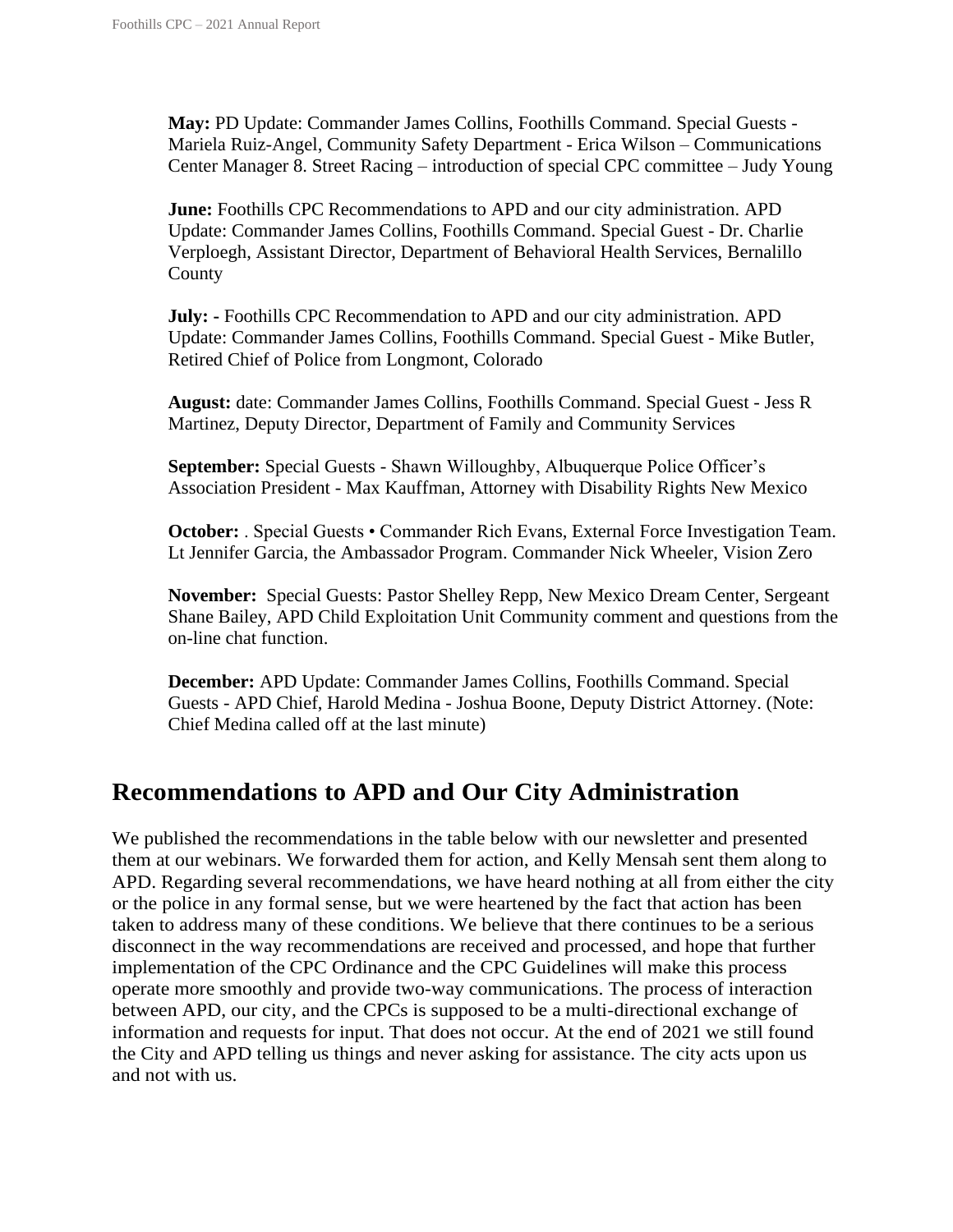Following are the titles for these recommendations made in 2021 along with the known response :

| <b>Date</b> | <b>Subject</b>                                                                     | <b>Completion</b>                                                                                                                                                                                                                                                                                                                                                                        |
|-------------|------------------------------------------------------------------------------------|------------------------------------------------------------------------------------------------------------------------------------------------------------------------------------------------------------------------------------------------------------------------------------------------------------------------------------------------------------------------------------------|
| 20210528    | Manzano Mesa Late Night<br>Abuses – gangs, gunshots and<br>solid waste issues      | Substantial improvement.<br>Shotspotter use indicated<br>many overnight shots fired in<br>this area. Solid waste<br>cooperated in cleanup. Police<br>increased surveillance and<br>patrols.                                                                                                                                                                                              |
| 20210614    | <b>Tramway-Central Safety</b><br>Security and Hotel Abuse                          | Substantial Improvement.<br>Crime Prevention enlisted<br>hotels and businesses, 60-day<br>police effort, cameras, mobile<br>command station                                                                                                                                                                                                                                              |
| 20210526    | Street Racing – MM,<br>Tramway                                                     | Substantial improvement at<br>$first - 5$ quiet months on<br>these streets. Street racing in<br>the Manzano Mesa started to<br>increase once more near the<br>end of 2021.                                                                                                                                                                                                               |
| 20210108    | Manzano Mesa Violence and<br>Safety                                                | Improvement. Trees and<br>shrubs trimmed. Increased<br>surveillance. Many family<br>using park now.                                                                                                                                                                                                                                                                                      |
| 20201201    | Crosswalk Needed at<br><b>Tramway Central between</b><br>shopping area and Smith's | No action taken. Our follow-<br>on recommendation is to<br>move the bus stop, but we<br>still need crosswalk(s)                                                                                                                                                                                                                                                                          |
| 20201201    | Improve Police/CPC<br>Communication with<br>designated contacts                    | Big brouhaha because we<br>used the term "block<br>captains" as in "police should<br>contact CPC in the same way<br>they do block captains"<br>and the opposition claimed<br>we were trying to do away<br>with block captains. The<br>city's response was the same<br>stupid recitation of what a<br>block captain $is -$ willful<br>misunderstanding intended to<br>undermine the CPCs! |
| 20210708    | Police Vehicle<br>Standardization of<br>appearance                                 | Chief Medina agreed. Dark<br>Blue going forward. Will take<br>years.                                                                                                                                                                                                                                                                                                                     |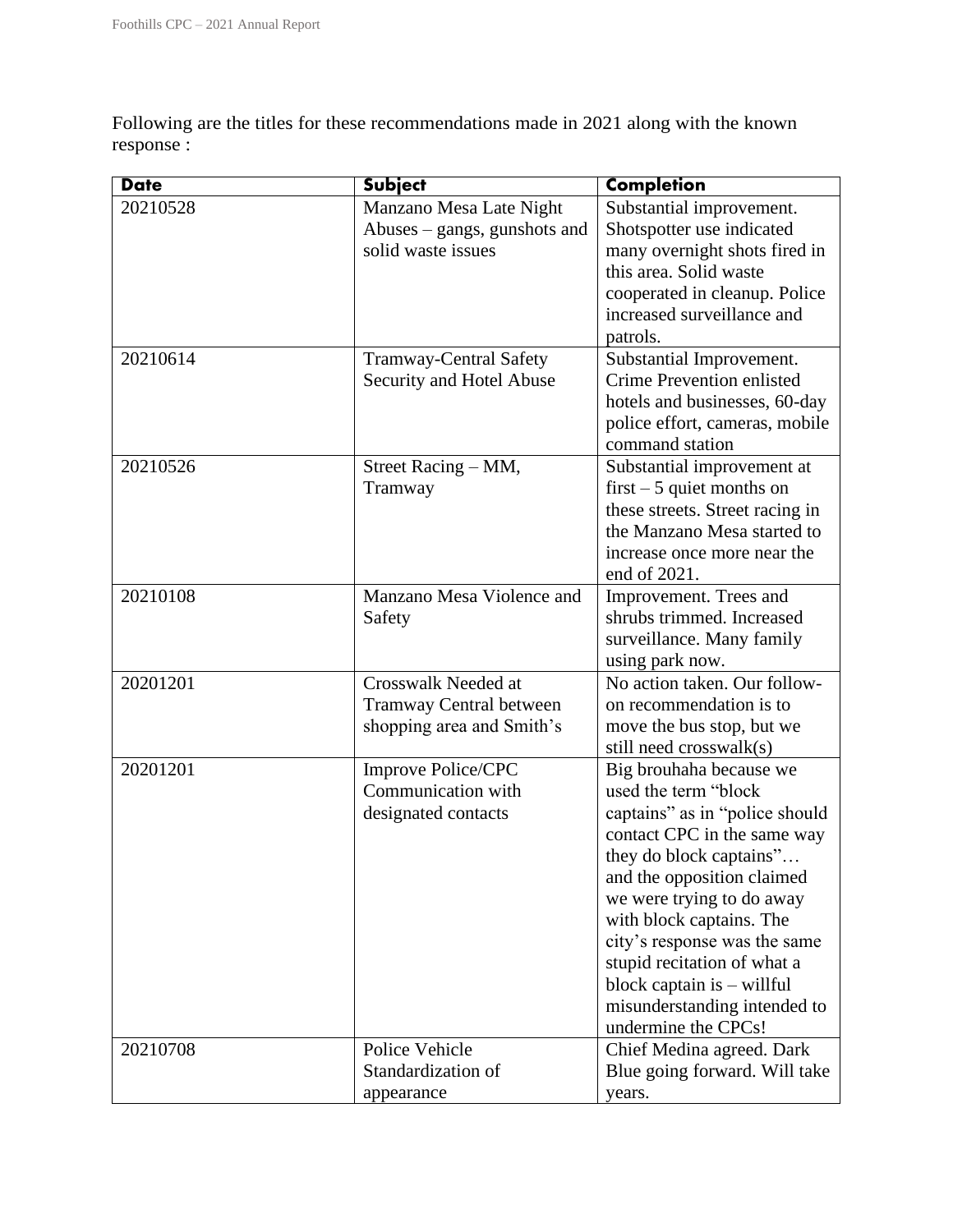| 20210724 | Letter To Chief Medina on<br>enforcement of Traffic<br>Regulations from the Council<br>of Chairs                                   | No direct response                                                                                                                                                       |
|----------|------------------------------------------------------------------------------------------------------------------------------------|--------------------------------------------------------------------------------------------------------------------------------------------------------------------------|
| 20210728 | Letter to Chief Medina and<br>others concerning their<br>attempts to stifle voice of<br>CPCs by limiting us to "our<br>lane" only. | No direct response.                                                                                                                                                      |
| 20211011 | Further emergency issues<br>involving Singing Arrow<br>Park and campers                                                            | No response yet                                                                                                                                                          |
| 20211011 | Bus turn-around and re-<br>routing at Tramway/Central<br>and Wenonah                                                               | No response to the CPC, but<br>the Transit Authority did<br>change the bus routes as we<br>recommended, but without<br>notice to anyone.                                 |
| 20211011 | Illegal Alcohol Sales at Alon<br>convenience store<br>Tramway/Central                                                              | Immediate response was that<br>if the CPCs want to involve<br>the State Liquor enforcement<br>authorities, they should do so<br>themselves. It's not a police<br>matter. |

# **Going Forward – Lessons Learned**

## **Lessons Learned**

The Foothills CPC has had some success in recruiting members from the more northern area of our community. We currently have two members who live North of Menaul, but our overall balance remains South of Interstate 40. We have candidate members who may help provide geographic balance. One public member who lives near the northern border of our area said he would not be attending our public forums because "it's really a 4-Hills area focus". Reality is that issues of public safety and crime are more prevalent South of Lomas, and especially in the Hotel Circle vicinity and at the East end of Central, in the Tramway and 4-Hills Shopping area.

We continued to seek relationships with Neighborhood Associations. All our public communications are also directed to the NAs in the Foothills area.

While we have benefitted from the increasing maturity of the overall CPC program and the selection of an Administrative Assistant and an Office Assistant to continue our work, we have a way to go. Kelly Mensah, our Administrative Assistant has provided generic business cards for the CPCs and has also managed to purchase T-shirts with the CPC logo for CPC panel members,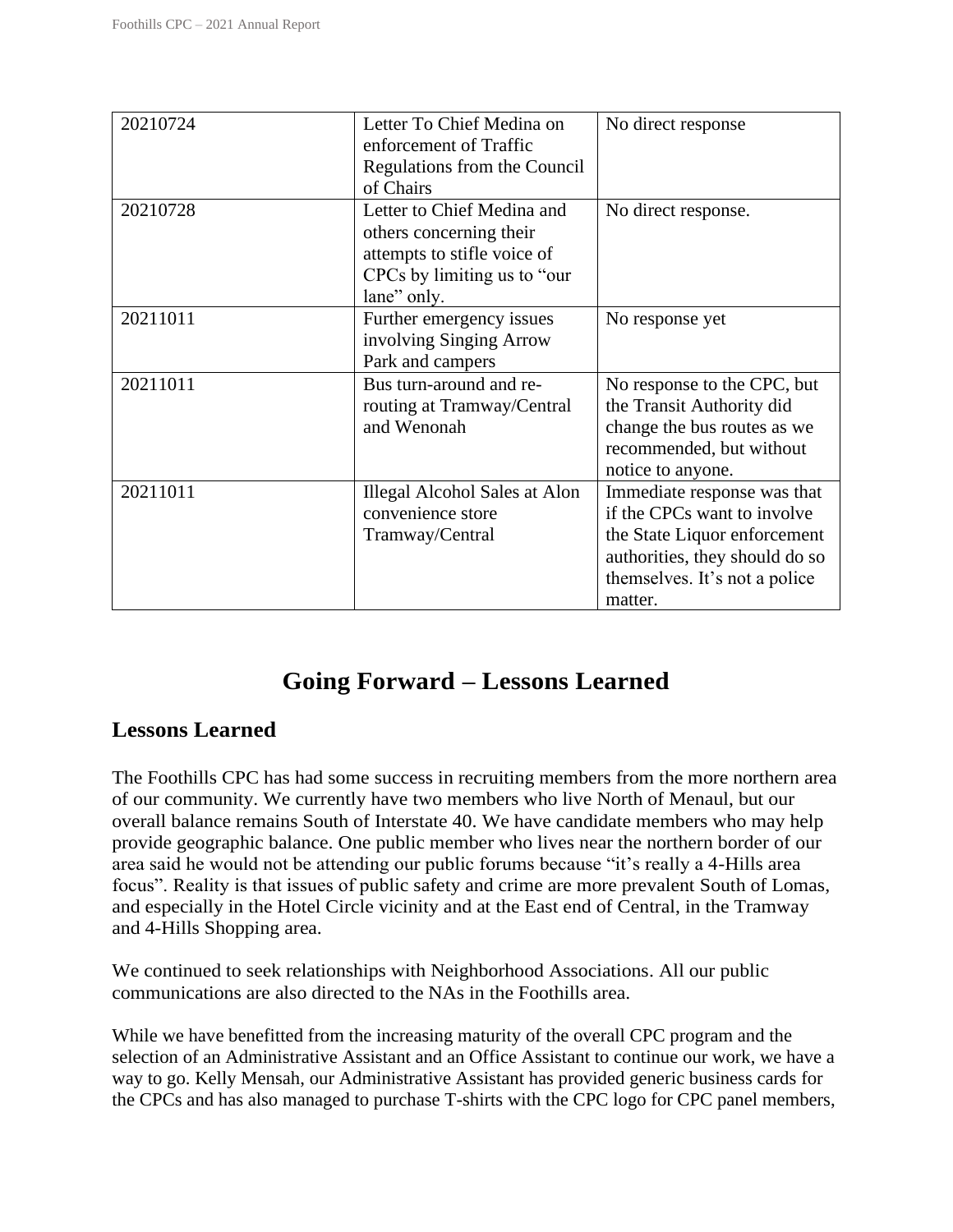we have not yet been able to procure posters; this is not as severe a problem as it sounds in that pandemic precautions continue to prevent any public in-person meetings and have limited our ability to post notices around the community. Kelly has also procured a collapsible awning and tablecloth with CPC legends for use when public events once again become possible. Marteessa Billy is our capable office assistant. She prepares the minutes of our meetings and posts the results of meetings on our CPC web page. Marteessa returns the raw statistics from our public webinars and the chat room basics to us for analysis within days after each meeting. We appreciate Marteessa's attention to detail and responsiveness.

Going forward, we need additional handout material and publicity assistance. The budget allocated to the CPCs has been opaque in the extreme and requires recasting to make it wholly transparent to the six CPC Chairs and their councilors. There is no present capability to know the basics of how much cash was allocated in each category at the beginning of the year and how much has been spent by category with the amount remaining. These deficiencies were noted last year. We have not lost track of them, and they continue to be priorities.

Name badges/ID Cards have been prepared and distributed to all our FH panel members. Mike Kruchoski, Secretary of the Council of Chairs took the initiative and offered to make ID cards for all CPC members. We took advantage of his offer and got the cards this past Fall. The cards and carrying pouches and lanyards are not expensive, but Mike has not yet been reimbursed for them. This is one of the budget issues the six CPCs face in general.

Our membership has taken some hits this past year as three councilors left. One left because of problems with his health that prevented him from taking part on a regular basis. We appreciated his participation, and it was solely his decision to step away. Another determined that our interests and hers were not well-aligned. She is only interested in "police procedure" matters (she's a former law enforcement officer). We have encouraged her to apply for membership on the CPOA/CPOAB. The third left to pursue leadership in a different public interest group.

We have retained a balance of diversity among our Council. We have done better than we expected regarding gender and age balance and have some variety in ethnic diversity. We continue to be happy that both ride-alongs and Citizen Police Academy attendance are no longer mandatory, but are equally pleased that pandemic precautions have eased to the point that ride alongs are once again possible.

2022 will see new leadership and several new members of our CPC. The Chair, Robert Carleton, has made it clear that he does not wish to serve another year in that capacity. Leadership decisions will be made in early 2022. We are hoping to have new Chair, Vice Chair, and new Councilors in place for the February public webinar.